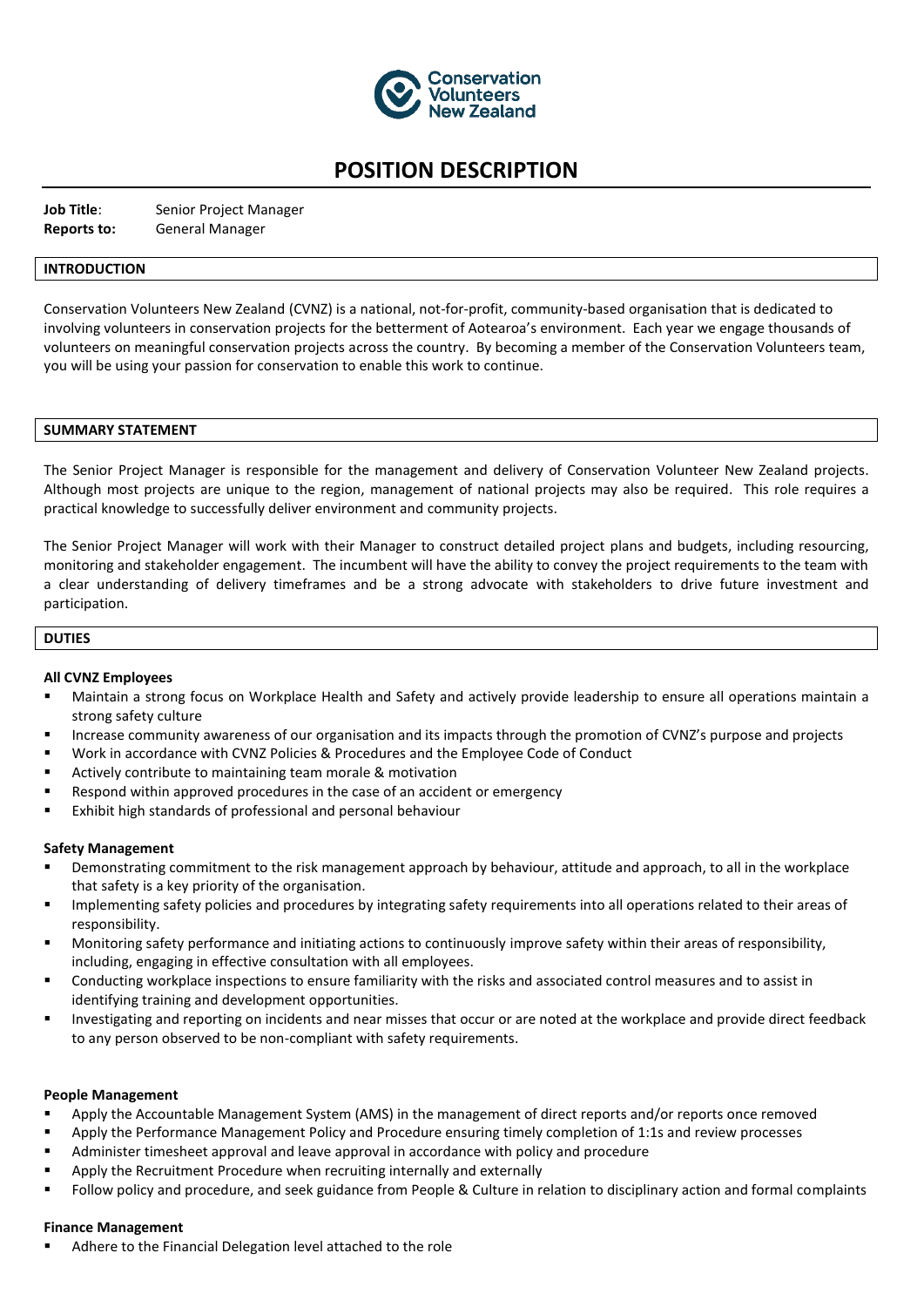- Adhere to Corporate Card policy and agreements for Credit Cards, Divipay Cards and Powerpass Cards as and when issued
- Follow the Motor Vehicle policies and procedures when driving CVA vehicles
- Follow the Purchasing and procurement policies and procedures before committing CV to a financial obligation

### **Business Development**

- Liaison and establishment of strong business relationships with a diverse range of stakeholders, including national and local government agencies, corporate agencies and other relevant organisations to promote CVNZ as a key player in community engagement in environmental and heritage restoration and protection
- Assist with the design and implementation of funding strategies
- Research and submit funding applications for grants and government funded programmes in consultation with their Manager
- Source and plan environmental and heritage projects in line with CVNZ budgets, policies and procedures in conjunction with relevant project partners

### **Project Planning & Operations**

- Manage contractual requirements, including budgets, in line with grant applications, funding deeds and MOUs.
- Work closely with the Senior Leadership Team in planning and implementing projects in line with CVNZ initiatives
- Develop and implement detailed project delivery plans
- Manage and troubleshoot logistics and resourcing across all project operations
- Schedule and track budget expenditure for each project
- Ensure project related equipment and resources are purchased, stored and maintained in line with CV procedures
- Provide technical advice to project staff in the delivery of project outcomes

### **Community Engagement**

- Assist Project Managers and Conservation Officers to develop a community engagement plan for projects as needed.
- Proactively develop and maintain professional networks and relationships to support volunteer recruitment and engagement targets
- Travel to promote projects and support community involvement as required
- Plan and participate as required in the delivery of community engagement events, ensuring the safety and welfare of volunteers and staff by adhering to the CV WHS policies and procedures
- Increase community awareness through the promotion of CV projects and initiatives to local and national networks
- Liaise with People & Culture where necessary regarding volunteer issues or complaints

### **Leadership**

- Model and encourage behaviours aligned with CV values and operating procedures
- Provide leadership, supervision, guidance and support to all direct reports
- Actively contribute to the Senior Leadership Team of CVNZ, providing guidance relevant to expertise
- Contribute to the strategic direction of CVNZ
- Actively engage with the Senior Leadership Team of CVA
- Participate in CV working groups
- Exercise the authority provided to advise and make recommendations to the CV Executive Team
- Lead with integrity demonstrating the value and purpose of CV to internal and external audiences alike

### **Communications & Marketing**

- Develop and implement project marketing and communication plans
- Maintain oversight of regional social media platforms
- Ensure all marketing and communication for the project is in line with CV protocols and uses approved templates

### **Stakeholder Engagement**

- Network with and identify potential project partners
- Maintain and service to a high standard existing key relationships with corporate and government partners
- Provide progress reports on status of opportunities, target performance and relationships with new and existing partners
- Negotiate partnerships to facilitate joint projects/programs/funding provisions
- Establish CVNZ as a key player in the Conservation sector
- Represent CVNZ at, and participate in, key conservation sector events

# **Planning & Strategy**

- Arrange and attend higher level meetings with the Executive
- Work towards and manage the overall achievement of targets as outlined in the Business Plan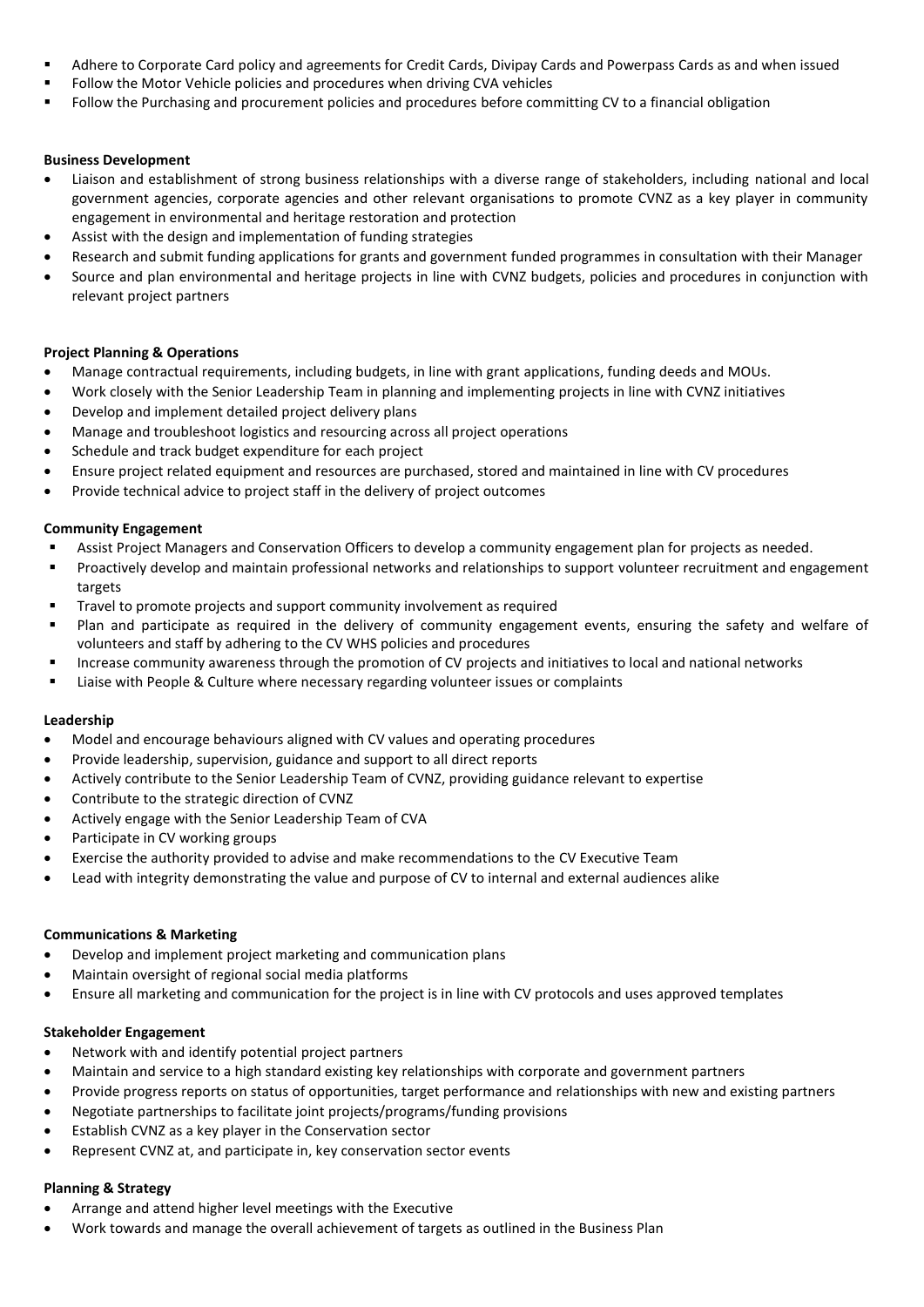### **Admin/Other**

- Provide reports to their Manager, General Manager, the CEO and other CV Department Heads as required.
- Update the CRM system and website, ensuring confidentiality of data
- Regular reporting in line with Standard Operating Procedures
- General office administration duties
- Ensure project purchasing and labour is within operating budget
- Operate and report on budget performance and Profit & Loss
- Other duties as directed

# **ESSENTIAL QUALIFICATIONS AND EXPERIENCE**

- Relevant tertiary qualifications
- Experience in managing community or environment projects
- Experience in managing teams
- National Police Check
- Valid Full Driver's Licence

If not already current, the following qualifications will be required after appointment:

- Current First Aid certificate.
- Defensive Driving certificate
- Occupational Health and Safety certificate (Level 3 Minimum)
- Ministry of Justice Check or Working with Vulnerable People clearance